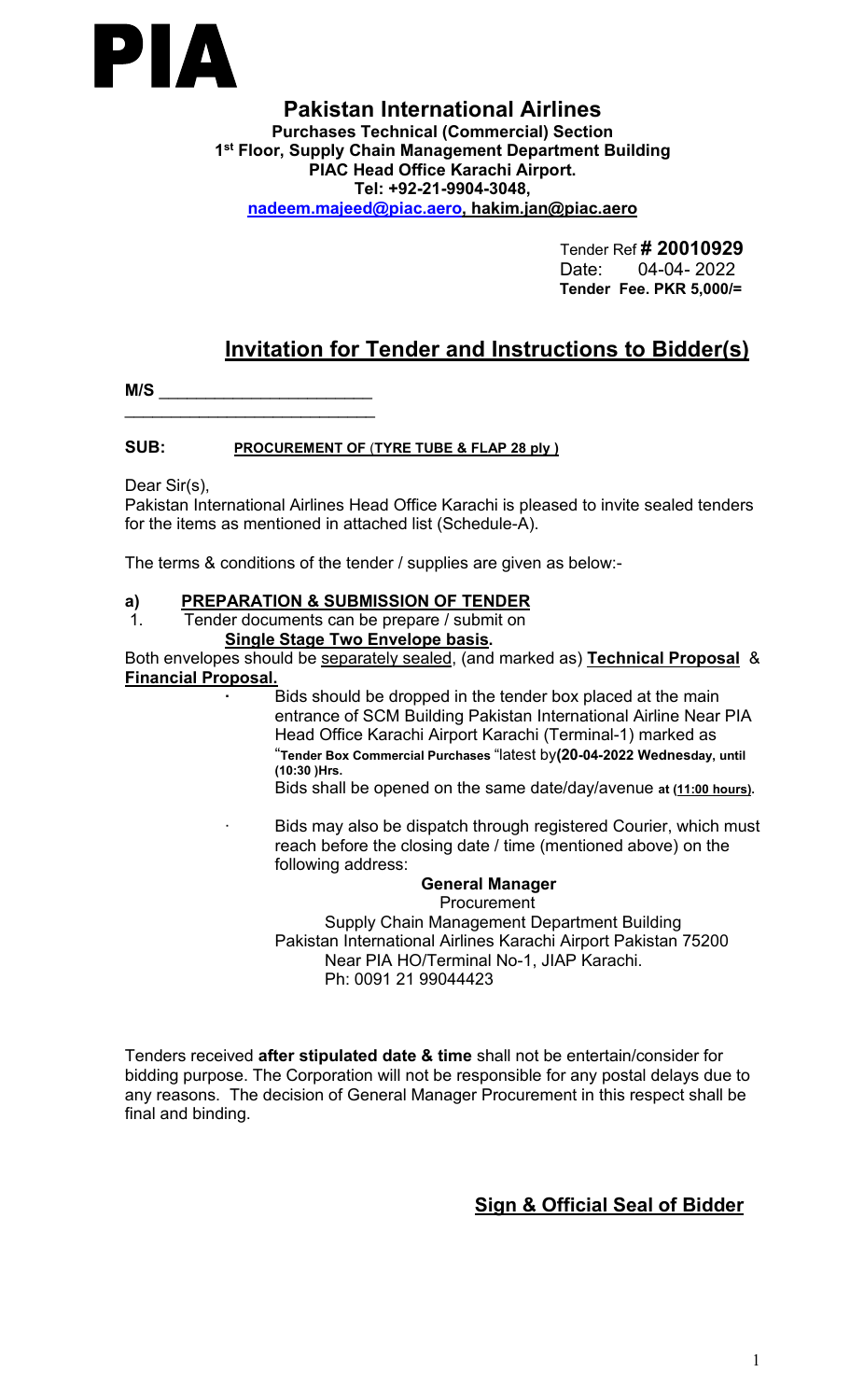## **B). PREPARATION OF TENDER**

The Tenders document should be contain two envelopes and each envelope should be sealed individually as follows:

#### ∙ **Technical Proposals** (Envelope) should contain following

#### documents

- a. Technical Literature / Brochures of item.
- b. Samples (where applicable)
- c. Authority Letter (In the name of Rep. of Participating )

d. Tender Fee in shape of **P.O PKR.5,000/=** (for local/bidders) in favor of**"Pakistan International Airline", tender fee not refundable.**

- e. Signed **Copy** of **Duly Filled (Schedule-A) compulsory.**
- f. Copies of all Applicable Certificates
- i.e. **"Mandatory Requirements, Affidavit & Check List"**
- **i.** ∙ **A bidder may offer unconditional discount, in percentage of their quoted price or bids, before opening of the financial proposal.**
- **ii. The discounted bid price shall be considered as original bid for evaluation being integral part of the bid.**
- **iii. No offer of discount shall be considered after the bids are opened.**

#### **Financial Proposals** should contain**:**

Price/rate /brand name **Duly filled (Schedule-A) compulsory.** a. Prescribed Tender Form (All Pages mentioning Rates/ Quotes).

[Each page should be filled, signed & bearing company's seal].

## Pay Order of Earnest Money 02 % **with Financial Proposal**

**Note: As per PPRA Rule No 25 bidder need to submit 02% Earnest Money which isPKR Rs.40,000/- in shape of Pay order in favor of "Pakistan International Airline" this is applicable to local /Pak based parties and this amount is refundable) 02% Earnest Money Pay Order must be attached with FINANCIAL BID**

> \* Note: Non-submission of above required docs shall make the bid liable for REJECTION, even found at any stage

Financial Proposals shall remain sealed and in the custody of PIA until the evaluation report (on basis of Technical literature & samples) is issued by Competent Evaluation Committee (CEC).

- Evaluation Report shall be uploaded on PIA / PPRA website for 10 days for bidders to contest (if they need). They may lodge their grievances to grievance committee within this stipulated time.
- Financial Proposal of only technically qualified bidder(s) will be opened on later stage (to be informed successful bidders) Remaining Those bidders who will not qualify in Technical Evaluation their Financial Proposals shall be **returned as un-opened**..

#### C). **ACCEPTANCE / REJECTION OF TENDER**

PIA does not pledge herself to imperatively accept the lowest bid, but reserves the right:

- ∙ To accept or reject any or all bids / quotations as per PPRA rules.
- ∙ To divide business among more than one supplier; or
- ∙ To accept the tenders at rates on lowest individual items; or
- To extend the date of opening as per PPRA rules.

(NB) Successful bidder in the tender will be required to submit 05% Security Deposit (Refundable) of total contract duly sign of contract documents along with Bank Guarantee before awarding of Purchase order.

### **D). REGISTRATION / CERTIFICATION:**

Bidders **MUST** be registered with or certified by

- a. Taxation Authorities (GST/ NTN). [Attach copy]
- b.. Authorization from the Principal (if Authorized Agent / Distributor) [Attach Copy]

[Original may be asked to show at time of tender opening]

## **Sign & Official Seal of Bidder**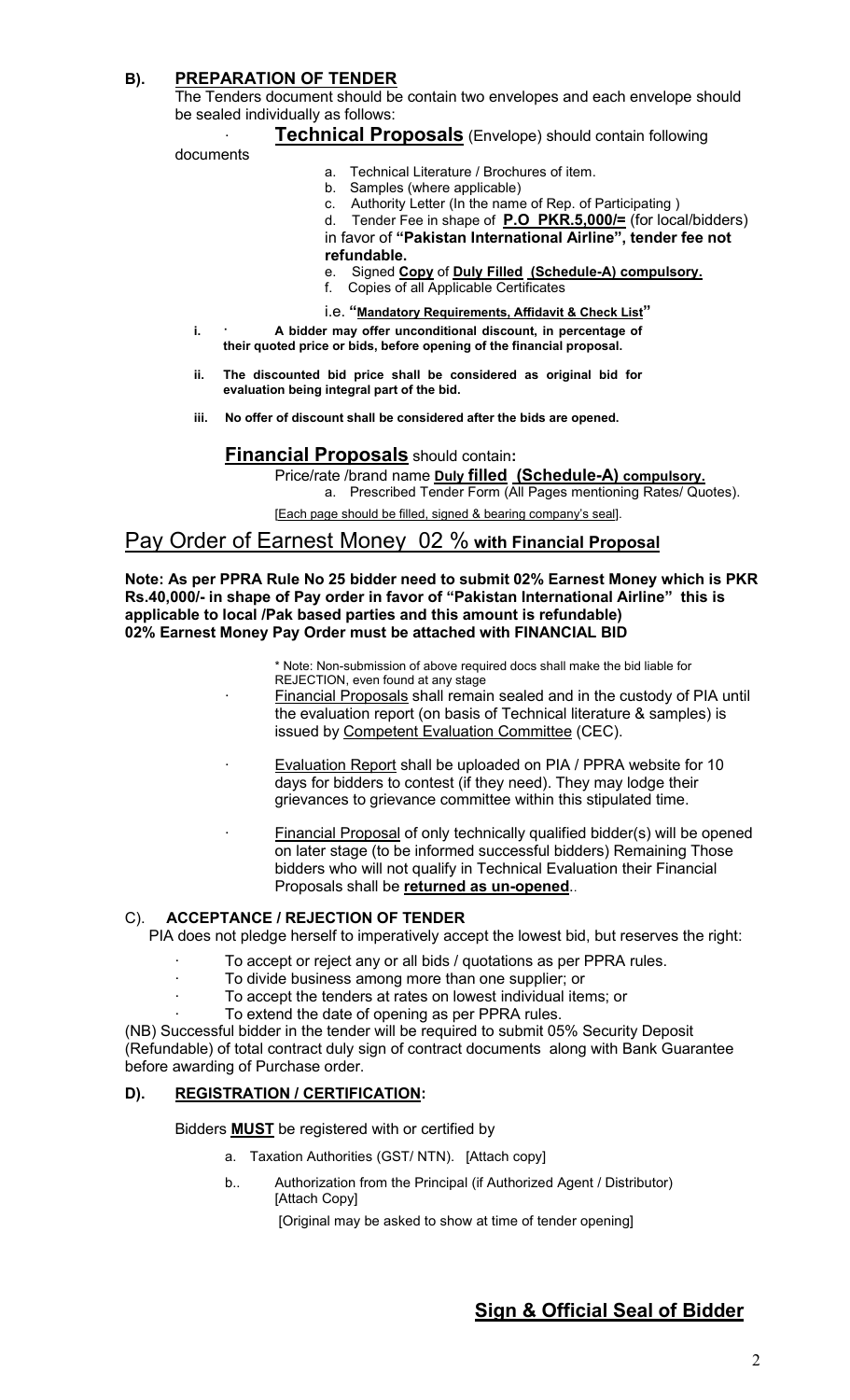## **E). Instructions for Foreign Bidders**:

### **Foreign bidders are exempted from Earnest money and Tender fee**.

- **1. INCO TERM: CFR KARACHI (SCM BUILDING PREMISES).**
- **2.** The quote must specify delivery time after placement of the Purchase Order.
- **3.** Payment terms will be **NET THIRTY DAYS (NTD). Bids through e-mail shall not be entertained.**

**Yours truly,**

## *for* **Pakistan International Airlines**

# **GM ( Procurement )**

Sign & Official Seal of Bidder Encl:

- 1. Tender Schedule-A
- 2. Mandatory Requirement / Terms & Conditions
- 3. Undertaking
- 4. Integrity Pact

Notes: Prescribed Tenders form may also be downloaded from [www.piac.com.pk](http://www.piac.com.pk) and [www.ppra.org.pk](http://www.ppra.org.pk/)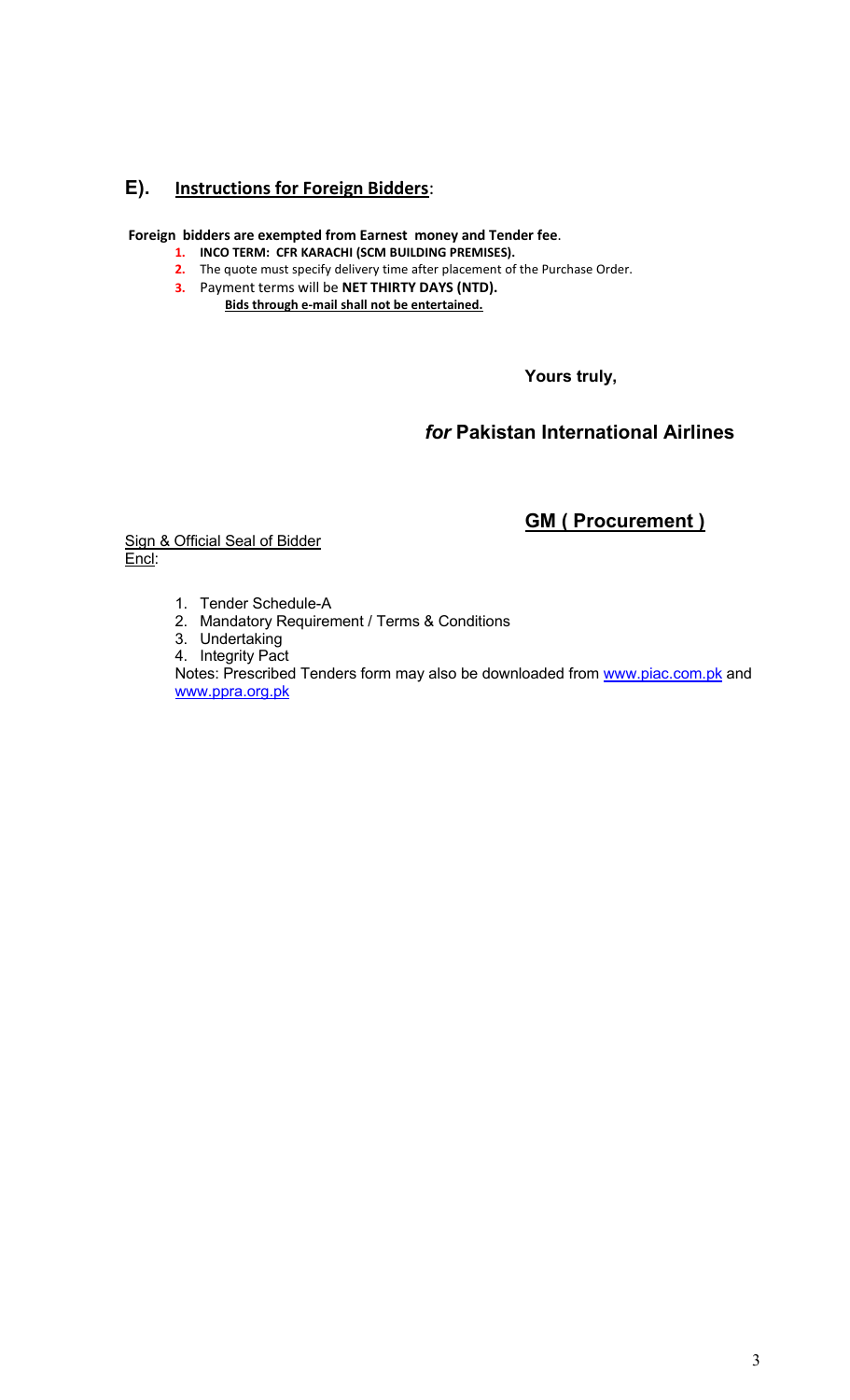|                                        |                      |                   |                                       |                            |                       |     |                             |                             |                                  | Tender Schedule "A" |
|----------------------------------------|----------------------|-------------------|---------------------------------------|----------------------------|-----------------------|-----|-----------------------------|-----------------------------|----------------------------------|---------------------|
|                                        | <b>SPECIFICATION</b> |                   |                                       |                            | Tender Ref #:20010929 |     |                             |                             |                                  |                     |
| <b>PARTICULARS</b><br>(Description)    | <b>SIZE</b>          | <b>Ply Rating</b> | <b>USE/Applicability</b>              | Industrial /<br>Commercial | <b>UP / UOM</b>       | QTY | <b>BRAND</b><br><b>NAME</b> | Tread / Pattern /<br>Design | <b>Country of</b><br>Manufacture | Prod. Date          |
| <b>TYRE TUBE FLAP</b><br><b>28 PLY</b> | 12 00R24XKA          | 28                | <b>AIRCRAFT TOW</b><br><b>TRACTOR</b> |                            | Each                  | 08  |                             |                             |                                  |                     |

| <b>UNIT RATE</b><br>PKR / USD / GBP / OTHERS                            | <b>GST</b><br>As Applicable | <b>EXTENDED VALUE</b><br>PKR / USD / GBP / OTHERS | <b>REMARKS</b> |  |
|-------------------------------------------------------------------------|-----------------------------|---------------------------------------------------|----------------|--|
|                                                                         |                             |                                                   |                |  |
|                                                                         |                             |                                                   |                |  |
|                                                                         |                             | <b>Total</b>                                      |                |  |
|                                                                         | 2 % Earnest Money           |                                                   |                |  |
| Tyre Must Be Renowned Brand JAPANESE/ EUROPEAN/ USA/UK<br>Or Equivalent |                             | <b>Grand Total</b>                                |                |  |

**Note:** *Please avoid cutting / over writing, using correction fluid while filling in this Tender Schedule*.

Authorized Signatures (of the Bidder): \_\_\_\_\_\_\_\_\_\_\_\_\_\_\_\_\_\_\_\_\_\_

Official Seal of the Company: \_\_\_\_\_\_\_\_\_\_\_\_\_\_\_\_\_\_\_\_\_\_\_\_\_\_\_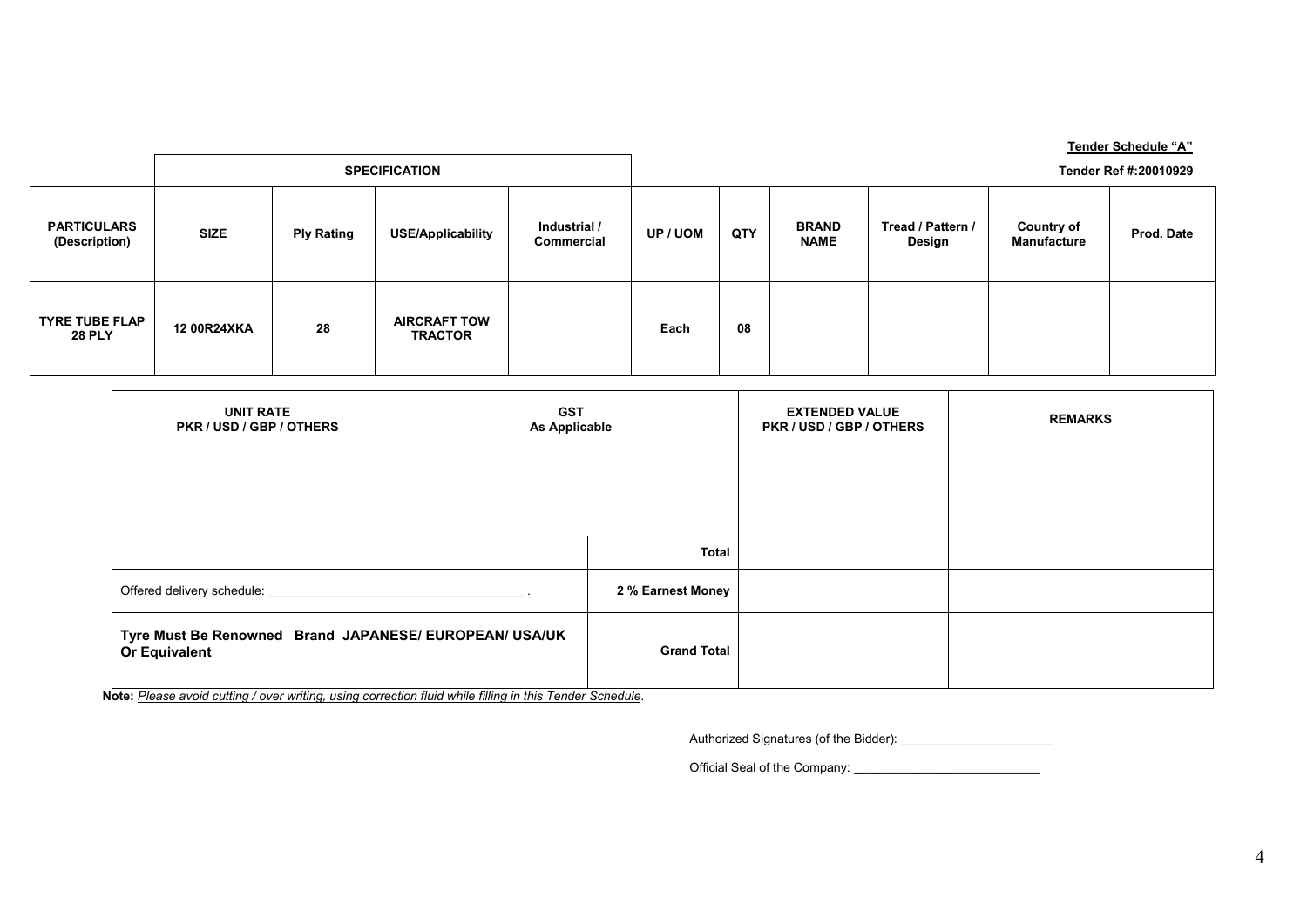| We are participating as: (Tick where applicable)<br>Our Principals are M/ s:<br>Manufacturer / Producer / Authorized Distributor /<br>[Note: Please attach Copy as applicable]<br>Whole Seller / General Order Supplier / Stockiest<br>None of All.<br>We are registered with following Authorities and our<br><b>GST</b><br><b>Registration Numbers are:</b><br><b>NTN</b><br><u>state and the state of the state of the state of the state of the state of the state of the state of the state of the state of the state of the state of the state of the state of the state of the state of the state of the</u><br><b>ISO</b><br>OTHERS: ____ _______________________<br>Note: 1. Please write 'N/A' where Not Applicable.<br>2. Please attach Copies of notified<br>Documents.<br>Tender Fee (Rs): [In Tech. Prop]*<br>We have attached:<br>Note: [Don't write any amount in Earnest Money's<br>Earnest Money: [In Finance. Prop]<br>column, if it is Single Stage Two Envelop Bid]<br>[Please Do Not write Amount here]<br>* P.O / CR. No _________________Drawn on Bank: _________________________________<br>Branch: ________________<br>** P.O / CR. No Drawn on Bank:<br>Branch:<br>Offered item will be from Fresh Stock and Minimum Expiry shall be (1) One Years.<br>Our offered item(s) contains Warranty / Guarantee.<br>No / Yes<br>Years / Months (By Manufac.)<br><b>Product Specific "MANDATORY" Requirements</b><br>Size: Color: Color: Brand Equivalent To: ___________<br>We are submitting Quality Samples Qty ___ ea along with our Technical bid. |  |
|----------------------------------------------------------------------------------------------------------------------------------------------------------------------------------------------------------------------------------------------------------------------------------------------------------------------------------------------------------------------------------------------------------------------------------------------------------------------------------------------------------------------------------------------------------------------------------------------------------------------------------------------------------------------------------------------------------------------------------------------------------------------------------------------------------------------------------------------------------------------------------------------------------------------------------------------------------------------------------------------------------------------------------------------------------------------------------------------------------------------------------------------------------------------------------------------------------------------------------------------------------------------------------------------------------------------------------------------------------------------------------------------------------------------------------------------------------------------------------------------------------------------------------------------------------------------------|--|
| 2<br>4<br>5                                                                                                                                                                                                                                                                                                                                                                                                                                                                                                                                                                                                                                                                                                                                                                                                                                                                                                                                                                                                                                                                                                                                                                                                                                                                                                                                                                                                                                                                                                                                                                |  |
|                                                                                                                                                                                                                                                                                                                                                                                                                                                                                                                                                                                                                                                                                                                                                                                                                                                                                                                                                                                                                                                                                                                                                                                                                                                                                                                                                                                                                                                                                                                                                                            |  |
|                                                                                                                                                                                                                                                                                                                                                                                                                                                                                                                                                                                                                                                                                                                                                                                                                                                                                                                                                                                                                                                                                                                                                                                                                                                                                                                                                                                                                                                                                                                                                                            |  |
|                                                                                                                                                                                                                                                                                                                                                                                                                                                                                                                                                                                                                                                                                                                                                                                                                                                                                                                                                                                                                                                                                                                                                                                                                                                                                                                                                                                                                                                                                                                                                                            |  |
|                                                                                                                                                                                                                                                                                                                                                                                                                                                                                                                                                                                                                                                                                                                                                                                                                                                                                                                                                                                                                                                                                                                                                                                                                                                                                                                                                                                                                                                                                                                                                                            |  |
|                                                                                                                                                                                                                                                                                                                                                                                                                                                                                                                                                                                                                                                                                                                                                                                                                                                                                                                                                                                                                                                                                                                                                                                                                                                                                                                                                                                                                                                                                                                                                                            |  |
|                                                                                                                                                                                                                                                                                                                                                                                                                                                                                                                                                                                                                                                                                                                                                                                                                                                                                                                                                                                                                                                                                                                                                                                                                                                                                                                                                                                                                                                                                                                                                                            |  |
|                                                                                                                                                                                                                                                                                                                                                                                                                                                                                                                                                                                                                                                                                                                                                                                                                                                                                                                                                                                                                                                                                                                                                                                                                                                                                                                                                                                                                                                                                                                                                                            |  |
|                                                                                                                                                                                                                                                                                                                                                                                                                                                                                                                                                                                                                                                                                                                                                                                                                                                                                                                                                                                                                                                                                                                                                                                                                                                                                                                                                                                                                                                                                                                                                                            |  |
|                                                                                                                                                                                                                                                                                                                                                                                                                                                                                                                                                                                                                                                                                                                                                                                                                                                                                                                                                                                                                                                                                                                                                                                                                                                                                                                                                                                                                                                                                                                                                                            |  |
|                                                                                                                                                                                                                                                                                                                                                                                                                                                                                                                                                                                                                                                                                                                                                                                                                                                                                                                                                                                                                                                                                                                                                                                                                                                                                                                                                                                                                                                                                                                                                                            |  |
|                                                                                                                                                                                                                                                                                                                                                                                                                                                                                                                                                                                                                                                                                                                                                                                                                                                                                                                                                                                                                                                                                                                                                                                                                                                                                                                                                                                                                                                                                                                                                                            |  |
| We shall make deliveries free of all charges, and as per schedule given in tender / Purchase Order.<br>$\overline{7}$                                                                                                                                                                                                                                                                                                                                                                                                                                                                                                                                                                                                                                                                                                                                                                                                                                                                                                                                                                                                                                                                                                                                                                                                                                                                                                                                                                                                                                                      |  |
| We are quoting JUST ONE RATE (inclusive of all taxes, mentioned separately) that are firm & final in                                                                                                                                                                                                                                                                                                                                                                                                                                                                                                                                                                                                                                                                                                                                                                                                                                                                                                                                                                                                                                                                                                                                                                                                                                                                                                                                                                                                                                                                       |  |
| all respects, and shall be valid for 180 days or extendable countable from the date of tender opening.<br>8<br>We have attached (duly signed and affixed sealed) <i>Integrity Pact</i> on our letter head. The same shall<br>be submitted by us (along with <b>Contract Agreement</b> ) on Stamp Paper if tender is awarded to us.<br>9                                                                                                                                                                                                                                                                                                                                                                                                                                                                                                                                                                                                                                                                                                                                                                                                                                                                                                                                                                                                                                                                                                                                                                                                                                    |  |
| We are agreed for Payment terms Net Thirty Days (NTD), and Income Tax deduction at source.<br>10                                                                                                                                                                                                                                                                                                                                                                                                                                                                                                                                                                                                                                                                                                                                                                                                                                                                                                                                                                                                                                                                                                                                                                                                                                                                                                                                                                                                                                                                           |  |
| We understand that the required quantities may be increased / decreased by 15 %.<br>11                                                                                                                                                                                                                                                                                                                                                                                                                                                                                                                                                                                                                                                                                                                                                                                                                                                                                                                                                                                                                                                                                                                                                                                                                                                                                                                                                                                                                                                                                     |  |
| I / We do hereby affirm that:<br>I / we have read and understood the terms and conditions of the tender as mentioned above & agreed<br>12<br>that our bid is in line with the terms and conditions of this tender.<br>Whatever is written above is true to the best of my knowledge and belief.<br>I / we are fully aware that my / our bid may be rejected if; at any time, any of the entry is found wrong /<br>false.<br>This tender is filled in; the signature & affixing the company's seal on all pages are by me.                                                                                                                                                                                                                                                                                                                                                                                                                                                                                                                                                                                                                                                                                                                                                                                                                                                                                                                                                                                                                                                  |  |
|                                                                                                                                                                                                                                                                                                                                                                                                                                                                                                                                                                                                                                                                                                                                                                                                                                                                                                                                                                                                                                                                                                                                                                                                                                                                                                                                                                                                                                                                                                                                                                            |  |
| Address: <u>www.community.com</u>                                                                                                                                                                                                                                                                                                                                                                                                                                                                                                                                                                                                                                                                                                                                                                                                                                                                                                                                                                                                                                                                                                                                                                                                                                                                                                                                                                                                                                                                                                                                          |  |
|                                                                                                                                                                                                                                                                                                                                                                                                                                                                                                                                                                                                                                                                                                                                                                                                                                                                                                                                                                                                                                                                                                                                                                                                                                                                                                                                                                                                                                                                                                                                                                            |  |
| : Sole Proprietor or Attorney<br>(if Proprietorship)<br>: Active Partner or Attorney<br>(if Registered under Partnership Act)<br>: Secretary / Director / Manager<br>(if Registered under Company's Ordinance)                                                                                                                                                                                                                                                                                                                                                                                                                                                                                                                                                                                                                                                                                                                                                                                                                                                                                                                                                                                                                                                                                                                                                                                                                                                                                                                                                             |  |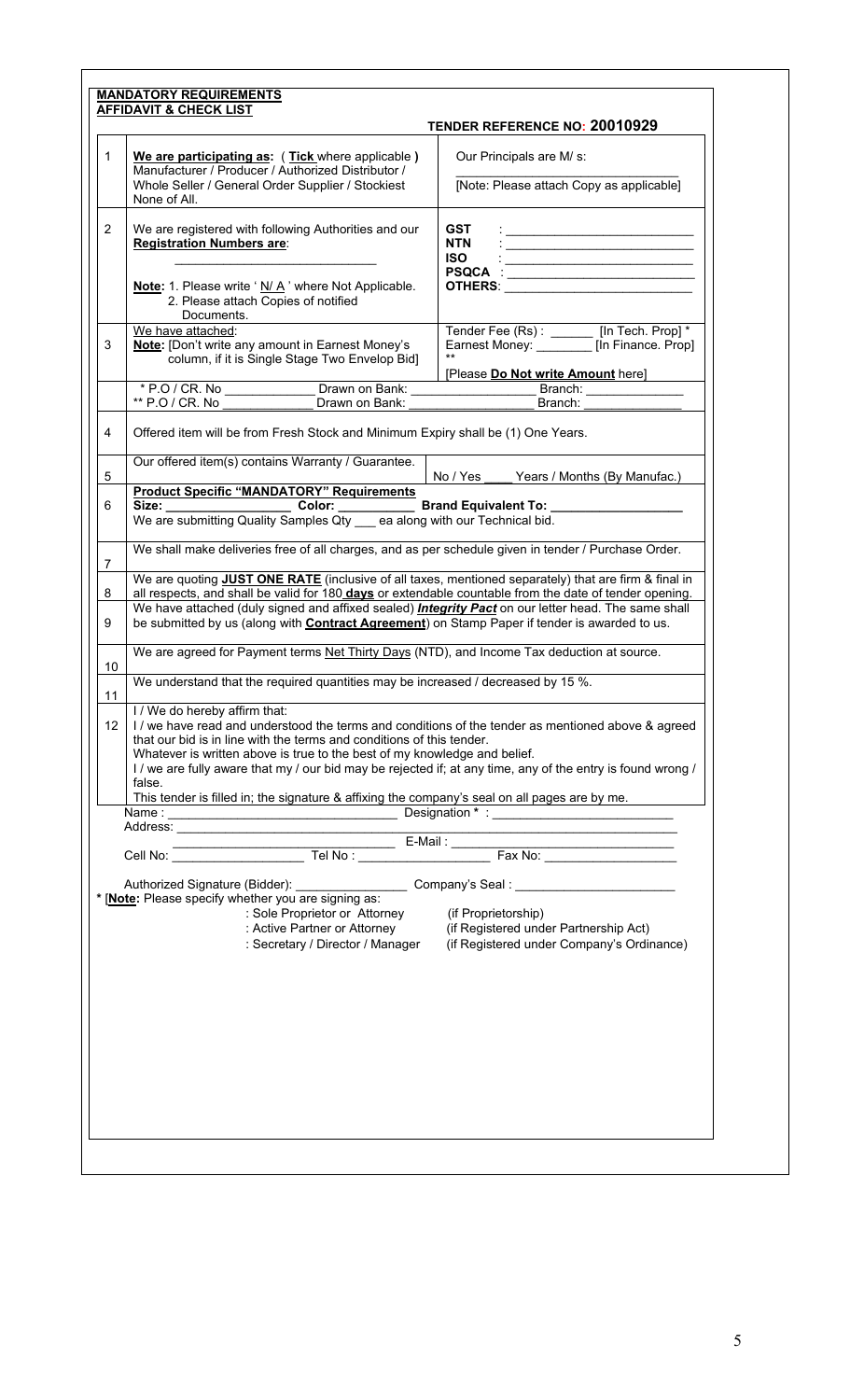#### **(To be submitted on Company's Letterhead))**

General Manager Procurement Procurement &Logistics Department Pakistan International Airlines. Karachi

#### **Subject: Undertaking to Execute Contract**

Dear Sir,

We/I, the undersigned bidders do hereby confirm, agree and under take to do following in the event our / my tender for supply of

to PIA is approved and accepted:

That we / I will into and execute the formal contract, a copy of which has been supplied to us / me, receipt whereof is hereby acknowledge and which has been studied and under stood by me / us without any change, amendment, revision or addition thereto, within a period of seven days when required by PIA to do so.

That all expense in connection with the preparation and execution of the contract including stamp duty will be borne by us / me.

That we / I shall deposit with PIA the amount of security as specified in the contract which shall continue to e held by PIA until three months after expiry of the contract period.

That in event of our / my failure to execute the formal contract within the period of seven days specified by PIA the Earnest money held by PIA shall forfeited and we / I shall not question the same.

|                      | <b>Bidders Signature:</b> |  |
|----------------------|---------------------------|--|
| Name in full:        |                           |  |
| <b>Designation:</b>  |                           |  |
| <b>Address:</b>      |                           |  |
| <b>Phone/Fax No:</b> |                           |  |
| <b>CNIC:</b>         |                           |  |
| Seal:                |                           |  |
| Date:                | ---------/--------/2022   |  |